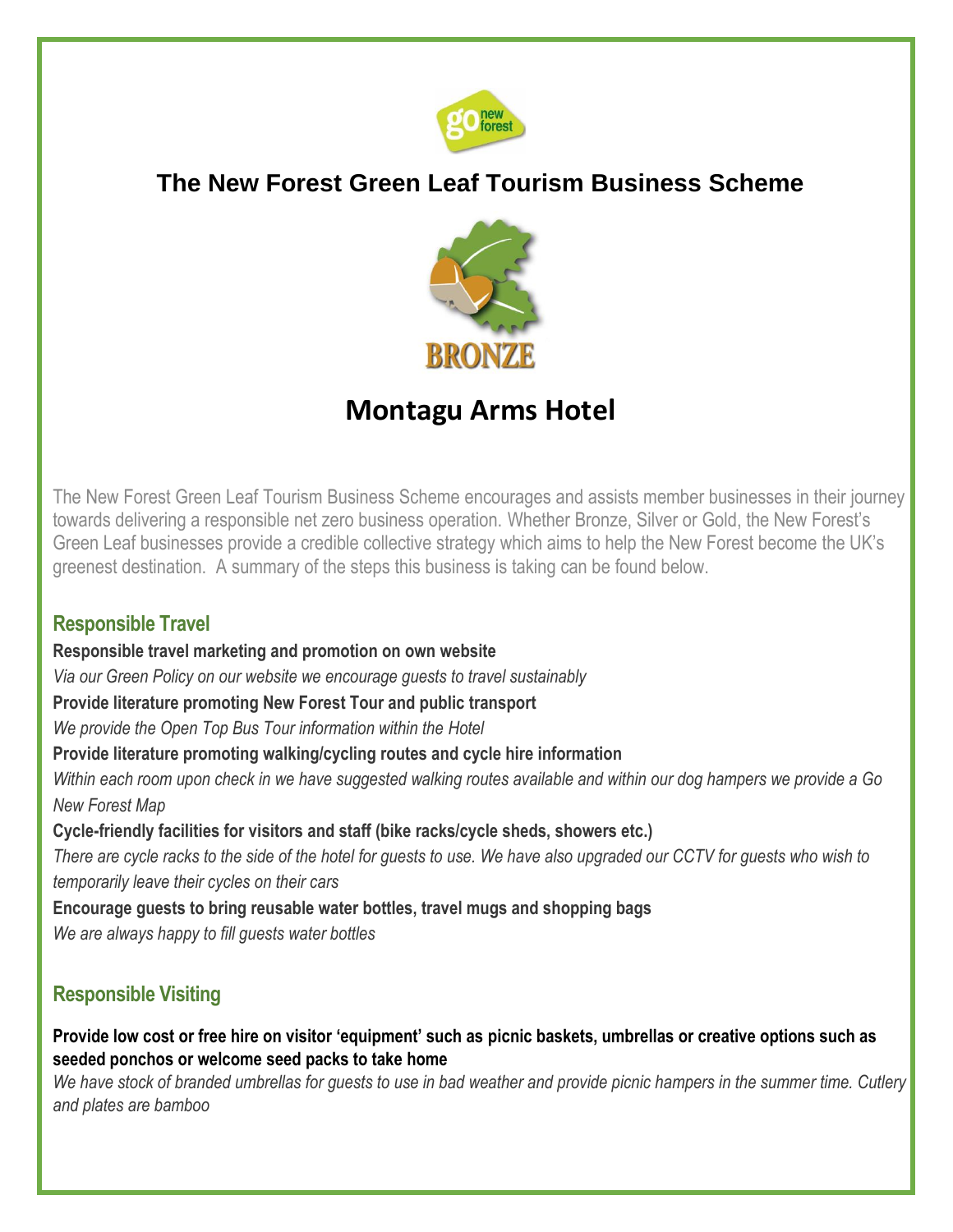#### **Provide guests with local responsible shopping options**

*Beaulieu High Street hosts an array of locally sourced produce and guests are always encouraged to shop locally* **Eco dog poo bags available to guests** 

*Eco dog poo bags are provided in dog hampers, our preferred supplier is Beco a company committed to sustainability* **Raise awareness of NF Ambassador Scheme / other short-term volunteering schemes which can be undertaken during stay** 

*Staff members are encouraged to attend NF Ambassador Scheme so they can share their knowledge with our guests*

# **Food & Local Produce**

**Policy in place to purchase local produce (25 Miles)** *Chef is passionate about using locally sourced seasonal produce wherever possible* **Breakfast made from 3 or more locally sourced ingredients (25 miles)**  *Breakfast includes Claytons Eggs, Blackwater Black Pudding and* **Menu dishes made with 2 or more locally sourced ingredients (25 miles)**  *Menus consist of locally sourced produce wherever possible for example Blackwater Pig Belly, Bells Herbs, New Forest Fruits, Nobel Bee and Malt from Chef's father's brewery in Botley* **Member of New Forest Marque and/or Hampshire Fare**  *We use the NF and HF logos on our literature* **Provide NF Marque and/or Hampshire Fare literature to guests**  *Yes, we use more than three New Forest Marque items* **Local produce information on own website**  *Within the dining section of the website Chef talks about his passion for locally sourced produce*

# **Energy Efficiency**

**Provide electric car charging points for guests** *Six EV Charging points have been installed for Guests to use* **Motion sensor lighting**  *To the rear of the property there are PIR sensor lights and also within the Cottage Development the lights only go on upon entering the main door* **In the absence of motion sensor lighting, lights off when not required**  *We talk frequently about saving energy and staff are encouraged to turn lights off when not in use*

# **Waste, Water and Recycling**

**Reduction of single-use plastics (e.g. no plastic straws, no earbuds, no sample-sized washing products)**  *We have replaced all plastic straws with paper straws and earbuds are cardboard* **Reduce water usage (e.g. water-efficient toilet cisterns, shower heads, taps)**  *Water efficient cisterns throughout hotel* **Use Compost bins**  *We produce our own compost from green waste from the garden. Once broken down it is then put back on the garden as a mulch .*